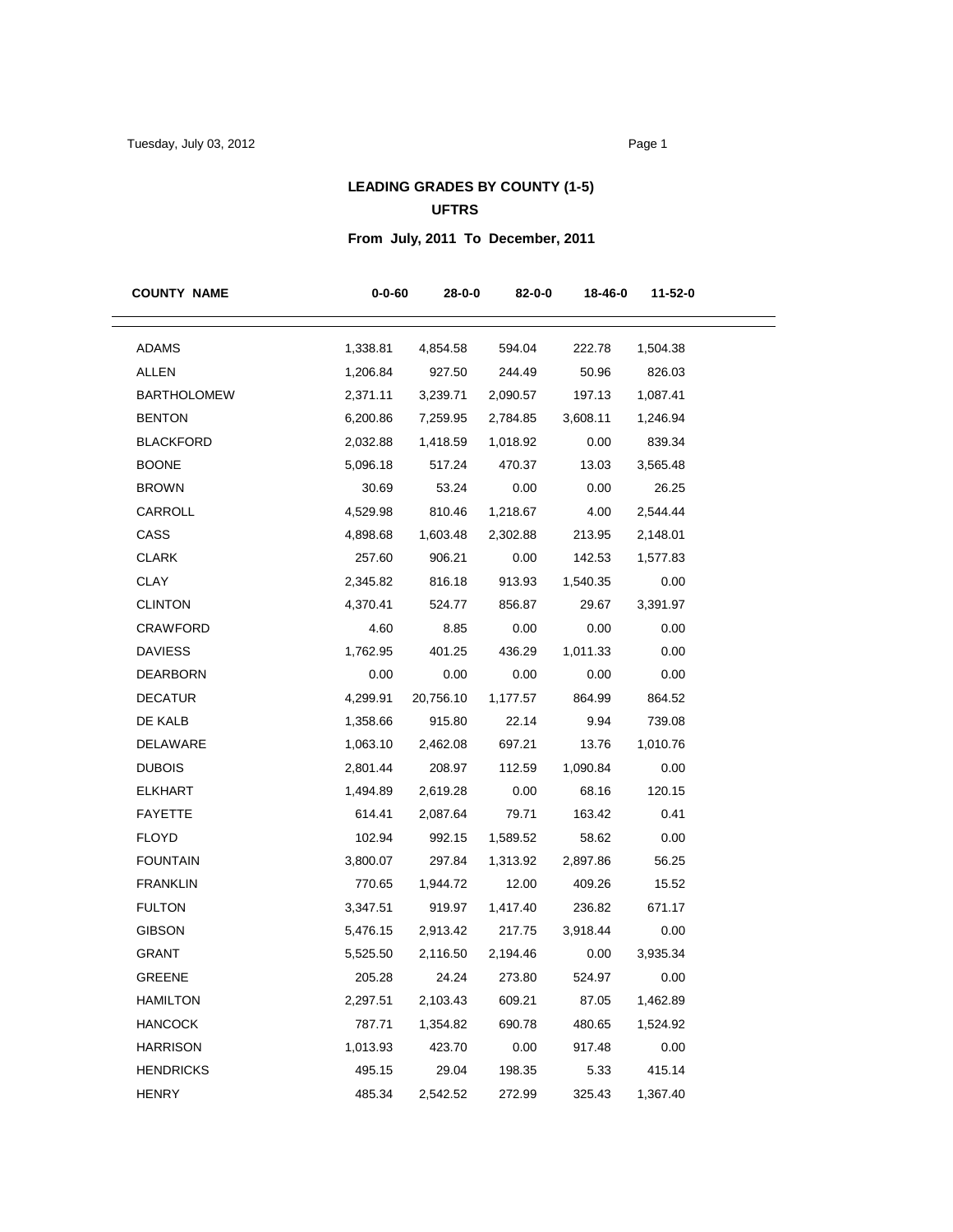# **LEADING GRADES BY COUNTY (1-5)**

### **UFTRS**

# **From July, 2011 To December, 2011**

| <b>COUNTY NAME</b> | $0 - 0 - 60$ | 28-0-0   | 82-0-0   | 18-46-0  | 11-52-0  |
|--------------------|--------------|----------|----------|----------|----------|
| <b>HOWARD</b>      | 2,102.63     | 1,069.04 | 838.19   | 2.14     | 1,425.89 |
| <b>HUNTINGTON</b>  | 3,552.13     | 3,184.74 | 1,810.20 | 0.00     | 364.84   |
| JACKSON            | 3,349.67     | 4,484.22 | 775.29   | 1,852.12 | 9.99     |
| <b>JASPER</b>      | 6,199.11     | 5,091.74 | 395.71   | 1,102.39 | 340.31   |
| JAY                | 1,165.27     | 2,812.38 | 186.75   | 41.85    | 861.18   |
| <b>JEFFERSON</b>   | 34.21        | 128.26   | 2.37     | 8.25     | 0.00     |
| JENNINGS           | 64.43        | 22.38    | 167.20   | 48.81    | 0.00     |
| <b>JOHNSON</b>     | 1,759.41     | 1,055.45 | 543.87   | 544.33   | 607.63   |
| KNOX               | 4,761.81     | 2,314.80 | 1,088.43 | 2,549.73 | 0.00     |
| <b>KOSCIUSKO</b>   | 2,560.66     | 6,186.51 | 715.44   | 81.66    | 109.52   |
| LAGRANGE           | 2,617.04     | 3,193.78 | 9.45     | 31.24    | 353.88   |
| LAKE               | 1,073.92     | 256.39   | 94.09    | 441.25   | 89.91    |
| LA PORTE           | 4,370.92     | 1,045.85 | 906.98   | 545.46   | 227.86   |
| LAWRENCE           | 0.00         | 556.51   | 0.00     | 539.67   | 0.00     |
| <b>MADISON</b>     | 2,947.04     | 1,402.87 | 357.95   | 107.39   | 3,296.54 |
| <b>MARION</b>      | 24.81        | 38.10    | 4.98     | 6.61     | 6.11     |
| <b>MARSHALL</b>    | 3,205.25     | 978.29   | 1,948.10 | 353.43   | 989.68   |
| <b>MARTIN</b>      | 7.56         | 230.52   | 10.16    | 394.72   | 0.00     |
| <b>MIAMI</b>       | 1,831.01     | 2,694.70 | 1,288.07 | 136.28   | 878.84   |
| <b>MONROE</b>      | 6.36         | 0.00     | 0.00     | 6.65     | 0.00     |
| <b>MONTGOMERY</b>  | 5,593.14     | 787.02   | 1,282.18 | 3,597.84 | 297.47   |
| <b>MORGAN</b>      | 910.51       | 242.59   | 219.14   | 225.67   | 189.42   |
| <b>NEWTON</b>      | 5,212.64     | 4,821.76 | 2,525.70 | 1,991.14 | 935.77   |
| <b>NOBLE</b>       | 738.87       | 1,846.91 | 6.27     | 374.71   | 106.34   |
| <b>OHIO</b>        | 0.00         | 25.30    | 0.00     | 0.00     | 0.00     |
| <b>ORANGE</b>      | 171.92       | 103.06   | 0.00     | 95.25    | 0.00     |
| <b>OWEN</b>        | 258.37       | 21.69    | 140.33   | 77.60    | 0.00     |
| PARKE              | 1,645.11     | 238.11   | 621.78   | 954.35   | 0.00     |
| PERRY              | 20.08        | 6.00     | 0.00     | 0.00     | 0.00     |
| <b>PIKE</b>        | 150.57       | 39.63    | 30.91    | 1,060.68 | 0.00     |
| <b>PORTER</b>      | 13,103.48    | 9,855.47 | 5,359.76 | 4,001.00 | 4,830.95 |
| <b>POSEY</b>       | 6,061.75     | 3,541.09 | 364.65   | 4,655.56 | 0.00     |
| <b>PULASKI</b>     | 3,654.20     | 651.82   | 2,378.57 | 21.49    | 979.62   |